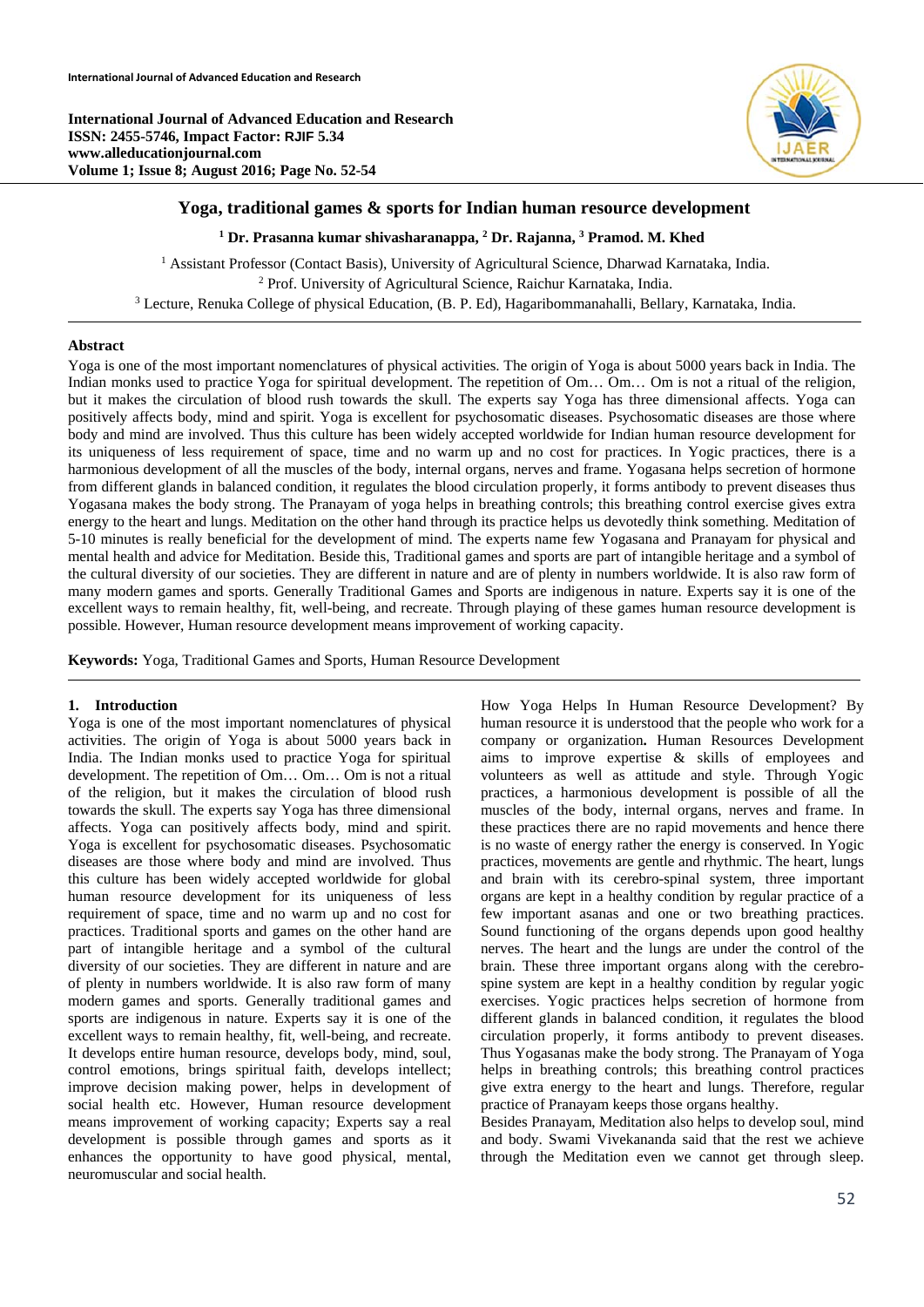#### **International Journal of Advanced Education and Research**

Through Meditation the depth of mind develops, mind is expanded, a mental peace is developed.

**1.1 The Need of Yoga in The Present Day Situation:** In the present day situation Yoga is extremely necessary to remain fit. Rishi Patanjali mentioned about eight way of practicing yoga. If few exercises of Yoga regularly practiced then there may be chance of healthy life. Under yogic practice session there should be few Yogasanas, Pranayam and Meditation. Experts say Yogic practies are both preventive and curative in their nature. They prevent diseases attacking the body by maintaining the natural health. Some practices also cure existing diseases like cold, cough, constipation and gastric troubles. Some clean the lungs, throat, etc. Thus the body as a whole is developed, toned up and strengthened. The entire body becomes flexible, thereby preventing stagnation of blood in any part of the body.

**1.2 Some Important Yoga, Pranayam and Meditation:** The experts name some important yogasanas which are beneficial for human health and fitness development. Yogasanas like salvasana, bhujangasana, savasana, sahaj setu asana, budhyadebasana, ardhyakurmasana biparit karani, Sukhasan, Padmasan, Siddhasan, Swastikasan, Vajrasan and yogamudra etc. are benificial. The beneficial Pranayams are such as supta sagar pranayam, bhamri pranayam, nari sodhan pranayam, om pranayam, surjyavedan pranayam, etc. which are effective. Meditation on the other hand through its practice helps us devotedly think something. Devotion to God or to a particular living being or an object is the matter of concentration during Meditation. The concentration period is to be of 10-15 minutes and after the concentration period is over to be quite for 5-10 minutes, in this way the practicing of Meditation strong the mind.



**Fig 1** 

**1.3 Some Traditional Games and Sports of World:** From the different civilizations of the world traditional sports and games may be summarized as shooting games-crossbow shooting, archery. Fighting games wrestling,

Greco Roman wrestling, French boxing, Thai kick boxing, stick fighting, Japanese tai kendo, sword play, tug of war, fencing, lethal, animal games, bull baiting, bear baiting (now banned), cock fighting, pigeon racing, dog racing, people trained animal games. Locomotion games- seen such as jumping, pole vaulting, come down from hill slopes, rowing, reindeer, and sledge races. Aerobaticstumbling exercise, vaulting & acrobatics, horse jumping, ball games etc. are seen in England, France, Spain, Belgium, Ireland, Italy, Scotland, and Netherland. According to European Traditional Sports and Games Association(ETSGA) many traditional games and sports like football, handball, golf, polo, ball & pin games, hammer, discus javelin, stone, coin throwing, etc. are seen in Europe. In India in Mohenjodaro and Harappa Civilizations and in other civilizations different traditional sports and games were observed such as marbles, balls and dice games. Sports like hunting, swimming, boating and boxing, Chess, Wrestling, Polo, Archery, Hockey, Ludo, Playing Cards, Indian Martial Arts, Judo, Karate also observed. Yoga, Sports like dicing, gymnastics, Gilli Danda. Bharashram (weight - lifting), Bharamanshram (walking), Mall Stambha, (wrestling), the game of rope fighting, archery, chariot racing, wrestling, hunting, horse riding, weight lifting, hammer-throwing, swimming, Javelin Throw (toran), Discus Throw (chakra), Sword fighting also were the traditional games and sports. The medieval and modern period in the history of traditional games and sports in India witnessed the introduction of a number of new sports. The sports like Thoda, Kalari Payattu, Chaupar, Pallanguli, Gilli Danda, Asol Aap, Vallamkali or Boat Race in Kerala, Gella - Chutt, Hiyang Tannaba, Inbuan, Insuknawr, Kang Shanaba, Kabaddi, Kho Kho, Lamjei, Mallakhamb, Mizo Inchai, Mukna, Yubee - Lakpee, Sagol Kangjei etc. they are also being played in India in present days, as well. These traditional sports and games are played for physical, mental, social and spiritual development.

### **2. Traditional Games**

**3. Sports of World** 









**3.1 Yoga, Traditional Games and Sports for Multipurpose Development:** Sports, yoga, physical activities are for uniting force because these brings individuals and communities together, highlighting commonalties and bridging cultural and ethnic divides. Sports for Learning and understanding because it provide a forum to learn skills such as discipline, confidence,